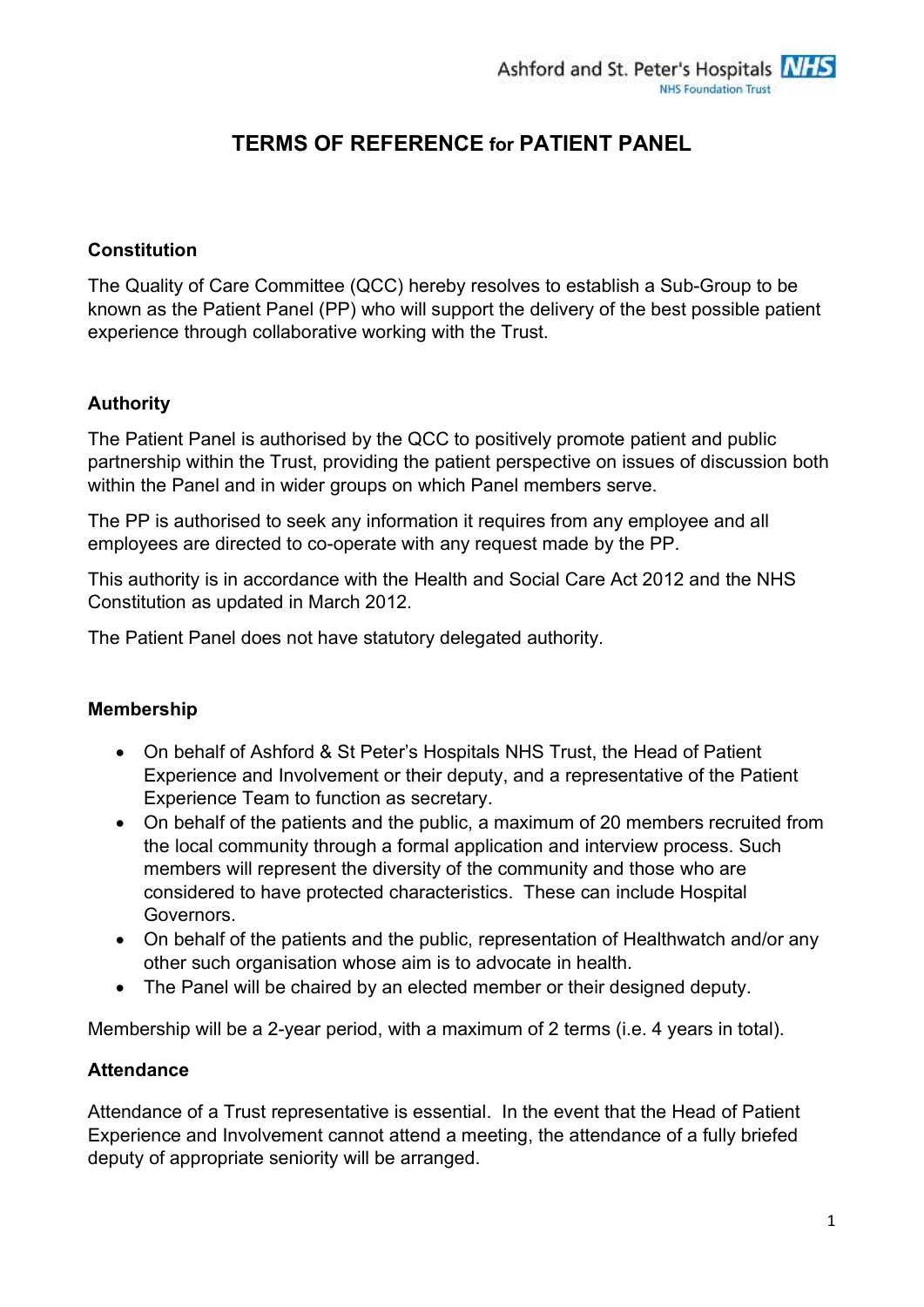Panel members will be required to attend a minimum of 50% of the meetings per calendar year. In the event that this attendance is not achieved, ongoing panel membership will be discussed and agreed on an individual basis.

## Quorum

The number of members necessary to conduct the meeting to exercise all or any of the authorities, powers and discretions invested in, or exercisable by the Panel is 8 members including the Chair or Deputy Chair.

## Frequency and Conduct

The Panel will meet bi-monthly for period of two hours for 6 months of the year. (January, March, May, July, September, November)

Items for the Agenda should be submitted to the Secretary a minimum of one week prior to the meeting.

Agendas and papers will be circulated to members five working days before the meeting.

Minutes of meetings will be formally recorded by the secretary (a representative of the Trust) and sent in draft form to members for review and comments within 10 working days of the date of the meeting.

Members will be asked to formally approve minutes at the next meeting prior to them being signed by the Chair and published on the Trust website.

An action log will be kept. This will be shared with members and updated in-between meetings for review at each meeting.

Should members be unable to attend a meeting, written updates can be submitted up to the day of the meeting for inclusion in the minutes.

A record of organisational attendance will be kept by the Trust for audit purposes, to provide assurance regarding diversity and inclusion.

Membership and Terms of Reference will only be changed with the approval of the Panel and will be reviewed annually.

#### **Duties**

- To provide the perspective of patients and the public on health services provided by Trust both at Panel and various Trust Committees. This will include the perspectives of our diverse population and those who have protected characteristics (e.g. age, disability, gender, religion).
- To contribute to the quality improvement of Trust services by working in collaboration with Trust staff. This can include routine inspections, visits and surveys.